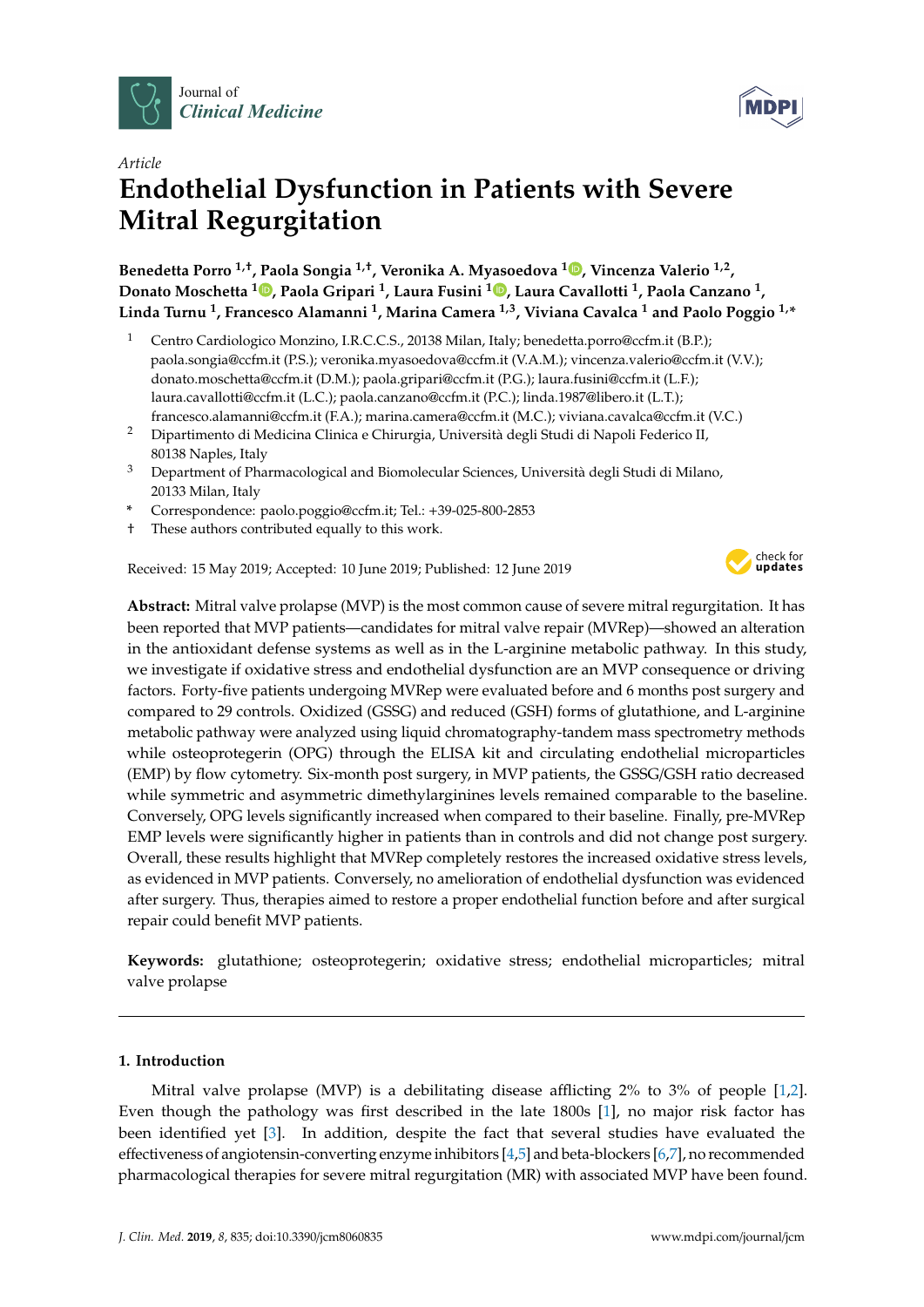To date, the diagnostic gold standard is two dimensional (2D) echocardiography [\[8–](#page-10-2)[10\]](#page-10-3), whereas surgical intervention is the therapeutic choice when the prolapse causes symptomatic severe regurgitation [\[11\]](#page-10-4).

The mitral valve has a complex architectural structure, and its maintenance is regulated by valve interstitial cells, directly producing, secreting, and degrading the extracellular matrix [\[1\]](#page-9-0). In addition, the monolayer of valve endothelial cells, covering the entire surface of the leaflets, plays an important role in the homeostasis of the interstitial cells [\[12\]](#page-10-5). Thus, when endothelial dysfunction occurs, this tight regulation is disrupted, leading to MVP [\[5,](#page-9-4)[6\]](#page-10-0).

In this context, we previously reported that MVP patients with severe regurgitation showed an impairment in the L-arginine (Arg)/nitric oxide (NO) biosynthetic pathway when compared to healthy subjects [\[13\]](#page-10-6). Furthermore, it has also been demonstrated that endothelial microparticles (EMP) increase in mitral valve disease and impair mitral valve endothelial function [\[14\]](#page-10-7), supporting the role of these subcellular fragments as surrogate markers of endothelial dysfunction [\[15\]](#page-10-8).

MVP is primarily caused by myxomatous mitral valve degeneration, a process characterized by an increment of the thickness of valve leaflets and the loss of their well-organized structure. This process is directly caused by proteoglycans accumulation and structural alteration of collagen [\[16\]](#page-10-9). These alterations could be caused by transforming growth factor-b superfamily proteins and by a weakening of the antioxidant defense systems [\[17–](#page-10-10)[19\]](#page-10-11).

Previously, we have shown altered systemic oxidative stress homeostasis as well as increased osteoprotegerin (OPG) plasma levels in MVP patients when compared to controls [\[20\]](#page-10-12). In particular, circulating OPG and oxidative stress status were positively associated with severe mitral regurgitation due to MVP. Based on these premises, we developed a multivariable regression model, combining OPG with oxidative stress markers, which were able to discriminate MVP patients from healthy subjects with high accuracy and precision [\[20\]](#page-10-12). These results are in accordance with the pivotal role played by OPG during the endothelial-to-mesenchymal transition (EndMT) [\[21\]](#page-10-13), a process known to be linked to MVP [\[22,](#page-10-14)[23\]](#page-10-15). In particular, endothelial cells, during EndMT, increased production and secretion of OPG that in turn contributed to the extracellular matrix alterations involved in MVP progression. These data underlined OPG contribution in disease progression by interfering with the correct valve endothelial function [\[21\]](#page-10-13).

Indeed, it has been hypothesized that both alterations in oxidative stress status and in endothelial function were associated with MR; however, up to now no data regarding these processes in MVP patients after surgical restoration of normal valve function is available.

Given this background, the aim of the present study is to investigate if surgical intervention is able to restore, to some extent, the systemic alterations evidenced in MVP patients before surgery, elucidating if oxidative stress and endothelial dysfunction are an MVP consequence or the driving factors.

# **2. Experimental Section**

#### *2.1. Patient Demographics*

This prospective observational study was approved by the IRCCS Centro Cardiologico Monzino (CCM) Institutional Review Board and by the IRCCS Istituto Europeo di Oncologia and CCM Ethics Committee. The investigation conformed to the principles outlined in the Declaration of Helsinki (1964) and informed consent was obtained from all the participants. Over one year period (June 2016–June 2017), 45 patients undergoing mitral valve repair (MVRep), due to primary posterior MVP with severe MR, were enrolled. The preoperative inclusion criteria were the need for elective, isolated surgical procedure, over 18 year of age, ejection fraction >30%, normal sinus rhythm, and no history of atrial fibrillation. Patients with premature menopause and/or osteoporosis, secondary MVP, previous aortic or mitral valve surgery, rheumatic heart disease, endocarditis, active malignancy, chronic liver failure, calcium regulation disorders (hyperparathyroidism, hyperthyroidism, and hypothyroidism), and chronic or acute inflammatory states (corticosteroid intake, sepsis, autoimmune disease, inflammatory bowel disease, and c-reactive protein >5.0 mg/L, respectively) were excluded. To make a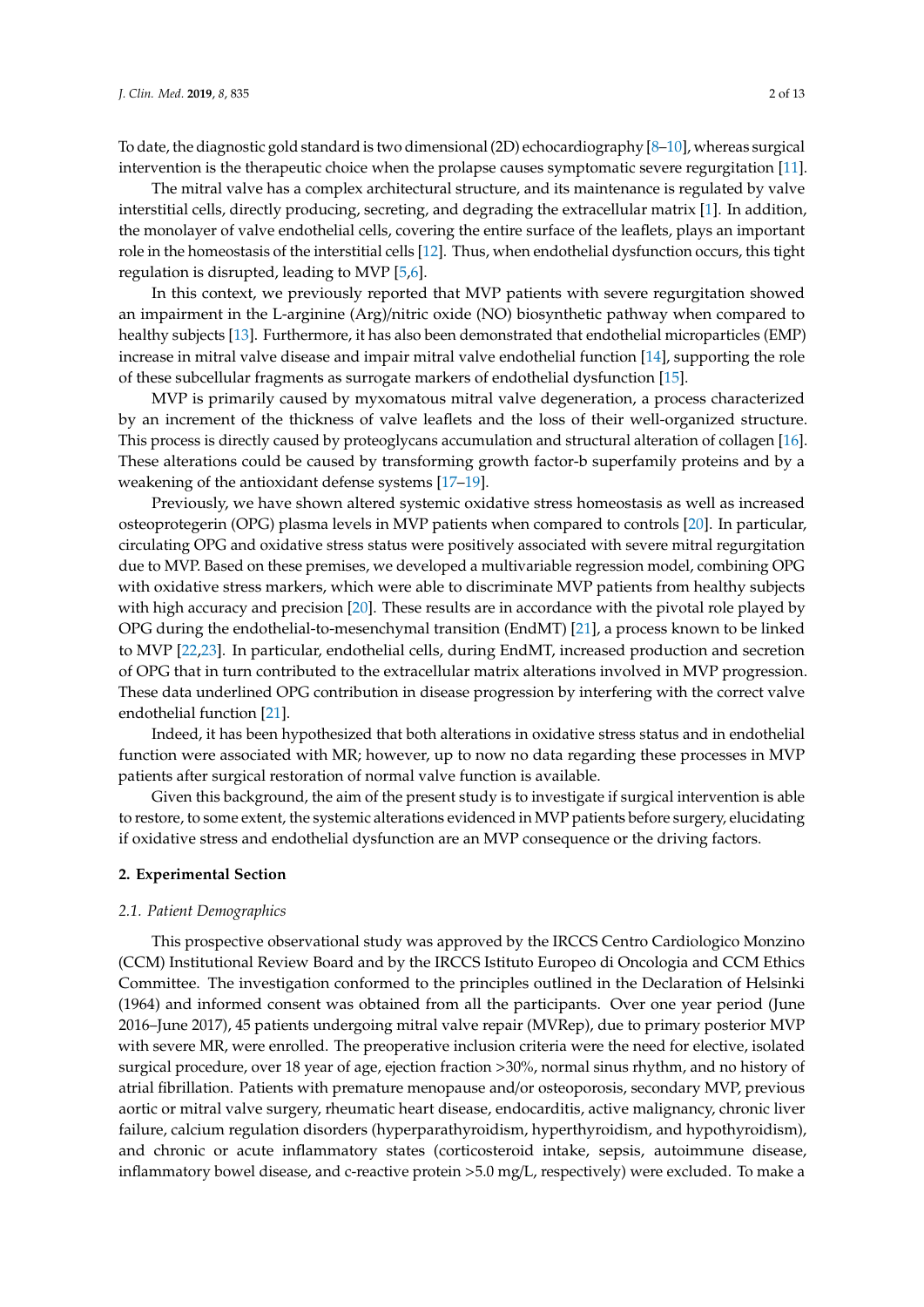comparison, during the same time-period we also enrolled 29 controls with cardiovascular risk factors similar to MVP patients, selected from those attending the clinic for global control of cardiovascular risk at CCM. For controls' selection, we took into account the following cardiovascular risk factors: age, sex, diabetes, hypertension, hypercholesterolemia, and smoking habits. All subjects were assessed with detailed medical history, physical examination, and echocardiography. In all patients, blood collection was performed before coronary angiography with the exception of the controls that underwent sample collection at a scheduled visit.

# *2.2. Echocardiography Evaluation*

Two-dimensional (2D) echocardiography represents the gold standard for diagnosis and assessment of MVP patients [\[9](#page-10-16)[,24\]](#page-11-0). The combination of 2D and 3D echocardiographic imaging provides detailed morphological and functional assessment of mitral valve itself [\[8](#page-10-2)[,25\]](#page-11-1). Experienced cardiologists of CCM performed the echocardiography scans, according to the current guideline recommendations [\[9,](#page-10-16)[24\]](#page-11-0). Echocardiographically, MVP is defined as a single or bileaflet prolapse, at least 2 mm beyond the long-axis annular plane, while the assessment of the severity of MR relies on a multiparametric evaluation [\[10,](#page-10-3)[26\]](#page-11-2). The included parameters are left ventricular ejection fraction (LVEF), left ventricular diastolic and systolic volumes (mL), left atrial area (cm<sup>2</sup>), pulmonary artery systolic pressure (PAP), and effective regurgitant orifice area (EROA).

#### *2.3. Blood Sampling*

Whole blood: 6 mL of peripheral blood sample was drawn from patients and controls while fasting, into tubes containing EDTA (9.3 mM; Vacutainer Systems, Becton Dickinson, Franklin Lakes, NJ, USA) kept on ice. Two hundred fifty  $\mu$ L of whole blood was immediately precipitated with 250  $\mu$ L of 10% trichloroacetic acid (Sigma-Aldrich, St Louis, MO, USA) plus 1 mM EDTA solution. Samples were stored at −80 ◦C until analysis.

Plasma EDTA: anti-coagulated blood was centrifuged at 1700× *g* for 10 min at 4 ◦C within 30 min after being drawn. Plasma was separated, and aliquots were stored at −80 ◦C until analysis.

Plasma citrate: sodium citrate anti-coagulated blood was centrifuged at 1700× *<sup>g</sup>* for 10 min at 4 ◦<sup>C</sup> within 30 min after being drawn to obtain platelet-poor plasma (PPP). PPP was collected, and aliquots were stored at −80 ◦C until analysis.

The analysis of whole blood and plasma EDTA, from MVP patients and controls, was performed in a 3 months window, and all subsequent analyses were performed in duplicates in order to avoid measurement biases. A flow cytometry expert blinded from subject category (control, pre-operative MVP, or post-operative MVP) performed EMPs analysis on plasma citrate.

#### *2.4. Oxidative Stress Measurement*

For oxidative stress evaluation, we measured the levels of the oxidized (GSSG) and the reduced (GSH) forms of glutathione, whose ratio is a well recognized oxidative stress index (GSSG/GSH) [\[27\]](#page-11-3). Whole blood concentrations of GSSG and GSH were quantified using a previously developed and validated liquid chromatography-tandem mass spectrometry (LC-MS/MS) method [\[28\]](#page-11-4). Briefly, chromatographic separation was conducted on a Luna PFP analytical column (100  $\times$  2.0 mm, 3  $\mu$ m, Phenomenex, Torrance, CA, USA), eluted at 35℃ under isocratic conditions at 200 µL/min by 1% methanol in ammonium formate 0.75 mM adjusted to pH 3.5 with formic acid. Analysis was performed by Accela chromatographic system coupled with a triple quadrupole mass spectrometer TSQ Quantum Access (Thermo Fisher Scientific, San Jose, CA, USA) using electrospray ionization source in positive ion mode. The transitions used in the multiple reaction monitoring were m/z  $308.1 \rightarrow m/z \, 76.2 + 84.2 +$ 161.9 for GSH and m/z 613.2→m/z 230.5 + 234.6 + 354.8 for GSSG. Data were obtained after comparison with calibration curves using GSH and GSSG standard solutions (Sigma-Aldrich). The intra- and inter-day CVs % obtained with standard samples were <5% for the both the analytes considered.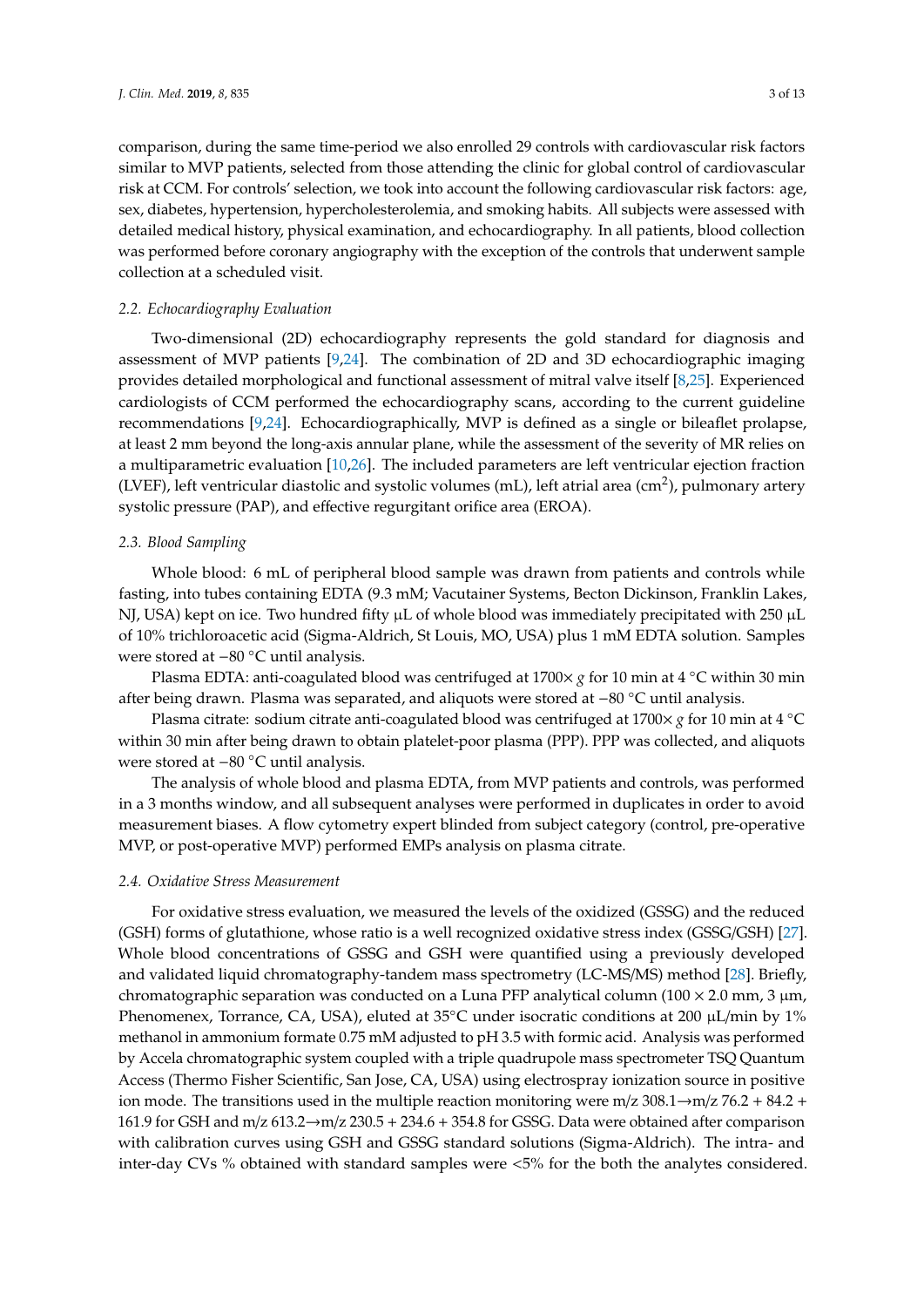The limits of detection (LOD) were 0.031  $\mu$ mol/L and 0.008  $\mu$ mol/L for GSH and GSSG, respectively. Levels of GSH and GSSG were corrected for hemoglobin (Hb) and expressed as  $\mu$ mol/g Hb.

#### *2.5. Antioxidants*

To evaluate the antioxidant defense system, plasma vitamin E (α-tocopherol (αT) and γ-tocopherol  $(\gamma T)$ ) was measured by high-performance liquid chromatography equipped with fluorimetric detector FP-1520, after organic extraction, as previously described by Werba et al. [\[29\]](#page-11-5). Briefly, 100 µL of plasma sample was precipitated with ethanol 50%, and  $\alpha$ - and γT were extracted with 1 mL of n-hexane. After evaporation to dryness under nitrogen stream of  $600 \mu L$  of organic extract, the residue was dissolved in ethanol (200  $\mu$ L). An aliquot (25  $\mu$ L) was separated using a Discovery C18, 3.5  $\mu$ m RP column (4.6 mm  $\times$  250 mm) (Supelco, College Park, GA, USA) eluted with methanol (100%) as mobile phase at flow rate of 1 mL/min. Analysis was carried out by Jasco (Tokyo, Japan) FP15-20 fluorescent detector (λecc 292 nm, λem 335 nm). ESA commercial software was used for chromatograms integration. Data were obtained after comparison with calibration curves using  $\alpha$ - and  $\gamma$ T pure standard solutions (Sigma-Aldrich). The intra- and the inter-day CVs %s for plasma αT were 3.3% and 4.0%, respectively, with a limit of quantification (LOQ) of 0.38  $\mu$ mol/L. The corresponding values for γT were 3.3% and 4.7%, respectively, with a LOQ of 0.014 µmol/L.

#### *2.6. Osteoprotegerin Evaluation*

Plasma EDTA was used to measure levels of soluble OPG with an enzyme-linked immunosorbent assay (ELISA) kit (DuoSet–R&D, Minneapolis, MN, USA) following manufacturer instructions and previously validation [\[20\]](#page-10-12). The standard of this kit is similar to full-length OPG, making this ELISA kit more representative of circulating OPG molecule [\[30\]](#page-11-6). The intra- and the inter-day CVs %s for plasma OPG were 4.2% and 14.2%, respectively.

# *2.7. L-Arginine Metabolic Pathway Evaluation*

For the assessment of L-arginine metabolic pathway, we simultaneously measured plasma levels of Arg, L-citrulline (Cit), L-ornithine (Orn), asymmetric (ADMA), and symmetric (SDMA) dimethylarginines by LC-MS/MS using a target metabolomic approach [\[31\]](#page-11-7). The ratio (Arg/(Orn+ Cit)) was calculated and used as an index of global arginine bioavailability (GABR) [\[32,](#page-11-8)[33\]](#page-11-9). Briefly, chromatographic analysis was conducted on a Luna HILIC (hydrophilic interaction liquid chromatography) analytical column ( $50 \times 2.0$  mm, 3  $\mu$ m, Phenomenex, Torrance, CA, USA). The mobile phases consisted of aqueous 1.5 mM ammonium formate (pH 3.2) (A) and 1.5 mM ammonium formate in acetonitrile/methanol (95.5:0.5, *v*/*v*) (pH 3.2) (B) at flow rate of 250 µL/min. The mobile phase gradient ran from 10% A to 70% A over 7 min, ran from 70% A to 94.5% A over 2 min, and was held at 94.5% A for 5 min, returning to 10% A over 2 min and held at 10% A for re-equilibration. The sample injection volume was 10  $\mu$ L, the column temperature was set at 30 °C, and the sample injector was maintained at 10◦C. Total run time per sample, including column cleaning and re-equilibration, was 25 min. Mass spectrometric analysis was performed using a TSQ Quantum Access (Thermo Fisher Scientific) triple quadrupole mass spectrometer equipped with an electrospray ionization (ESI) interface operated in positive mode. The analytes were detected by tandem mass spectrometry (MS/MS) using multiple reaction monitoring (MRM). The LOQ value was  $\leq 0.25 \mu$ M for all compounds, making this method suitable for the analysis of samples containing relatively low concentrations of the analytes, with a satisfactory precision as documented by the intra- and inter-day CVs of less than 10%. The method was linear in a wide range of concentrations (between 0 and 20  $\mu$ M), with correlation coefficients greater than 0.99 and LOD around 3–10 nM for all compounds.

# *2.8. Endothelial Microparticle (EMP) Identification*

The frozen PPP was thawed at 37 °C for 3 min and then centrifuged at 13,000 g for 5 min to obtain platelet-free plasma (PFP). Sixty  $\mu$ L of PFP was diluted with 118  $\mu$ L of 0.22  $\mu$ m-pore-size-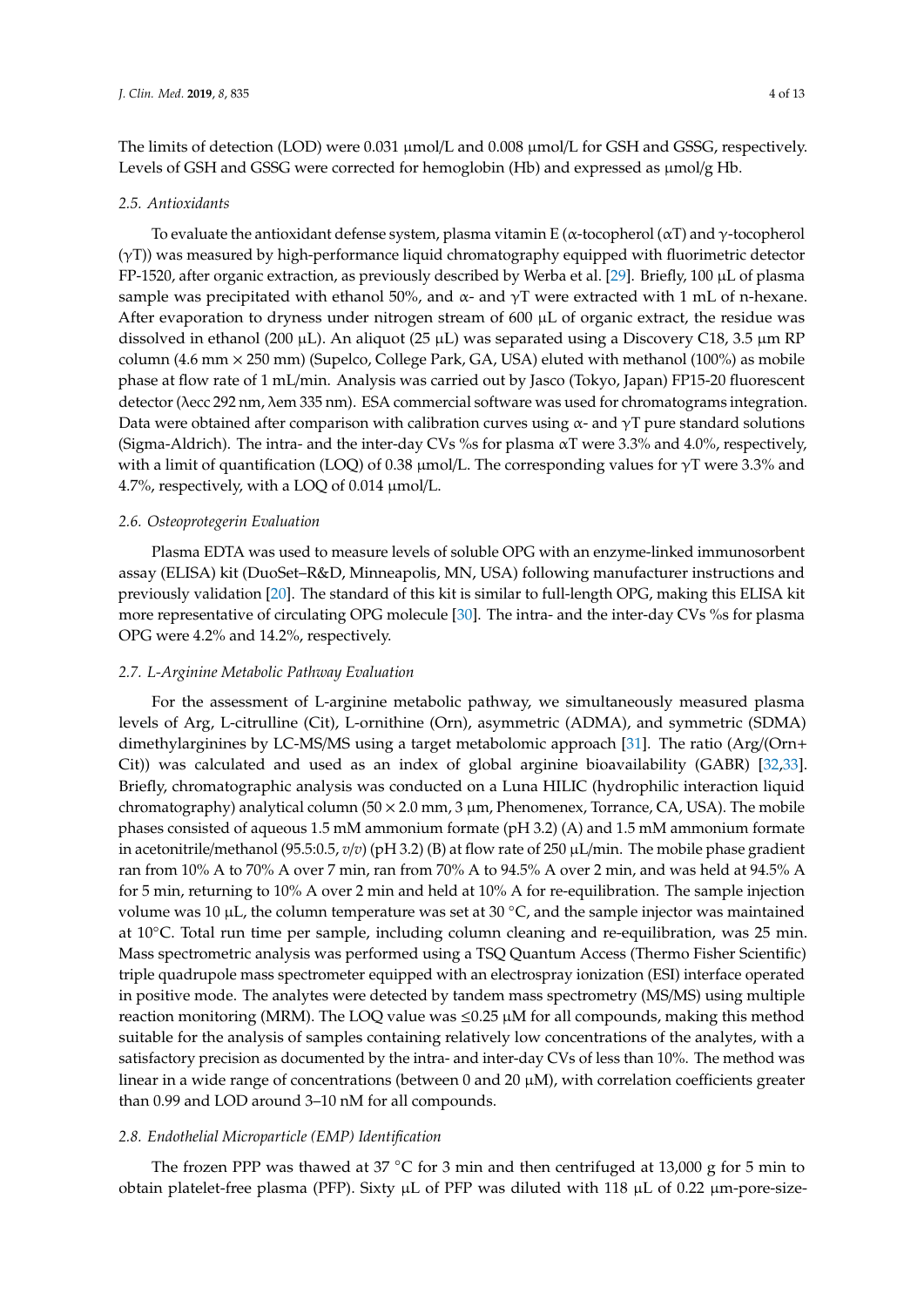membrane-filtered PBS 1X (Gibco, Thermo Fisher Scientific) and then incubated with  $2 \mu L$  of calcein AM 10  $\mu$ M (Thermo Fisher Scientific) for 25 min at 37 °C in the dark in order to stain intact MPs. Afterwards, saturating concentration of an antibody against CD146, an endothelial-derived microparticles marker, conjugated with phycoerythrin (Becton Dickinson Bioscience), was added for 15 min at room temperature in the dark. Samples were then analysed by flow cytometry (Gallios, Beckman Coulter, Brea, CA, USA) using Megamix-Plus SSC beads (0.5, 0.9, and 3 µm, BioCytex, Marseille, France) to define the analysis gate. Representative images of flow cytometry workflow are reported in Supplemental Figure S1.

## *2.9. Statistical Analysis*

Continuous variables were summarized as mean  $\pm$  standard deviation (SD), while categorical variables were summarized as frequency (n) and percentage (%). Patient characteristic continuous variables were analysed by Student's t-test, while discrete ones were analysed by Fisher's exact test. Plasma biomarkers were first compared between controls and MVP patients by general linear models. As there were major differences in the clinical features in the study groups, three statistical models with different levels of adjustment for baseline clinical features were employed: Model 1, unadjusted; Model 2, adjusted for body mass index; and Model 3, adjusted for body mass index and treatment with anti-hypertensive drugs. To evaluate differences between pre- and post-operative MVP biological variables, a multivariate model taking into account repeated measurements was implemented. All the analyses were performed using IBM SPSS Statistic v25 (International Business Machines Corporation, New York, NY, USA), and images were created with Graphpad Prism v7.0 (GraphPad Software, San Diego, CA, USA).

## **3. Results**

#### *3.1. Patient Characteristics*

Demographic, laboratory, and drug therapies of the study population are listed in Table [1.](#page-4-0) Body mass index was significantly lower in MVP patients than in controls, as reported by other authors [\[2\]](#page-9-1). In addition, a significant difference in the use of beta-blockers between the two groups was reported  $(p = 0.001)$ .

<span id="page-4-0"></span>

| Variable                                 | Control $(n = 29)$ | MVP $(n = 45)$   | <i>p</i> -Value |
|------------------------------------------|--------------------|------------------|-----------------|
| Age (years)                              | $57.3 \pm 11.2$    | $61.0 \pm 11.5$  | 0.18            |
| Sex (male)                               | 19 (65.5%)         | $31(69\%)$       | 0.80            |
| Diabetes, $n$ $\left(\frac{9}{6}\right)$ | $3(10.3\%)$        | $4(8.9\%)$       | 1.00            |
| Hypertension, $n$ (%)                    | 14 (48.3%)         | $17(37.8\%)$     | 0.47            |
| Dyslipidemia, n (%)                      | 14 (48.3%)         | $27(60.0\%)$     | 0.35            |
| Smokers, $n$ $\left(\% \right)$          | $6(20.7\%)$        | $5(11.1\%)$      | 0.32            |
| BMI $(Kg/m2)$                            | $27.2 \pm 4.0$     | $24.8 \pm 2.8$   | 0.003           |
| Total Cholesterol (mg/dL)                | $215.4 \pm 38.8$   | $214.1 \pm 46.8$ | 0.90            |
| Triglycerides (mg/dL)                    | $113.4 \pm 48.1$   | $109.1 \pm 43.1$ | 0.69            |
| $HDL$ (mg/dL)                            | $55.7 \pm 16.6$    | $51.1 \pm 13.0$  | 0.19            |
| $LDL$ (mg/dL)                            | $137.0 \pm 37.4$   | $132.0 \pm 44.9$ | 0.62            |
| <b>Drug Therapies</b>                    |                    |                  |                 |
| Antiplatelets, $n$ $\left(\% \right)$    | $1(3.4\%)$         | $3(6.7\%)$       | 1.00            |
| Angiotensin receptor blockers, n (%)     | $4(13.8\%)$        | $3(6.7\%)$       | 0.42            |
| Converting enzyme inhibitors, $n$ (%)    | $5(17.2\%)$        | $15(33.3\%)$     | 0.18            |
| Calcium channel blockers, n (%)          | $3(10.3\%)$        | $3(6.7\%)$       | 0.67            |
| Beta-blockers, n (%)                     | $1(3.4\%)$         | $17(37.8\%)$     | 0.001           |
| Nitrates, $n$ $\left(\% \right)$         | $0(0\%)$           | $1(2.2\%)$       | 1.00            |
| Statins, $n$ $\left(\% \right)$          | $6(20.7\%)$        | $7(15.6\%)$      | 0.76            |

**Table 1.** Patient characteristics.

BMI: body mass index; HDL: high-density lipoprotein; and LDL: low-density lipoprotein. Continuous variables are represented as mean ± SD.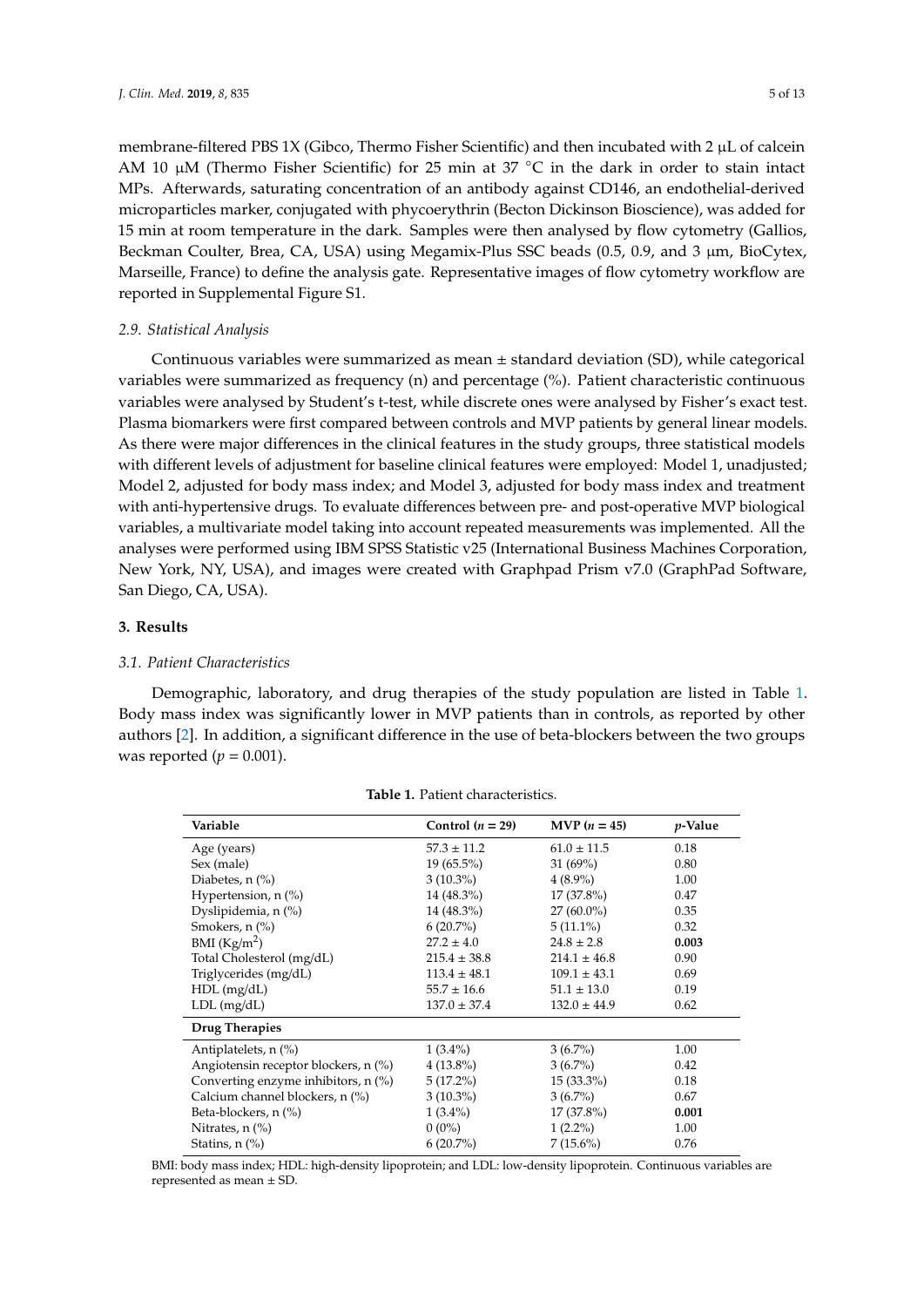As expected, the qualitative and quantitative pre-operative echocardiographic characteristics (Table [2\)](#page-5-0), such as the left ventricular diastolic and the systolic volumes, were significantly increased in MVP patients compared to controls (both  $p < 0.001$ ). Likewise, the left atrial area and the pulmonary artery systolic pressure were significantly greater in MVP patients than in controls (*p* < 0.001), while the ejection fraction (LVEF) was comparable between the two groups. In addition, most MVP patients presented chordal rupture that is a near universal finding in this class of patients [\[34\]](#page-11-10). The post-operative echocardiographic characteristics were significantly reduced when compared to the pre-operative ones (*p* < 0.01); however, all post-operative variables besides pulmonary artery systolic pressure remained significantly higher than those measured in controls (*p* < 0.05), with the exception of LVEF. Overall, 98% of patients (*n* = 44) underwent successful MVRep (i.e., residual regurgitation less than mild). This high percentage of successful repair prevented us from making any meaningful comparison with patients with residual mitral regurgitation.

|                                       | Control $(n = 29)$ | <b>MVP</b> $(n = 45)$ |                                                     |
|---------------------------------------|--------------------|-----------------------|-----------------------------------------------------|
| Variable                              |                    | Pre-Operative         | Post-Operative (6 Months)                           |
| LVEF, $%$                             | $66.6 \pm 5.7$     | $62.9 \pm 9.8$        | $58.0 \pm 7.6$ <sup>#<math>\frac{8}{5}</math></sup> |
| Left Ventricular Diastolic Volume, mL | $79.5 \pm 23$      | $137.5 \pm 30.9$ *    | $100.7 \pm 30.4$ <sup>#,§</sup>                     |
| Left Ventricular Systolic Volume, mL  | $26.2 \pm 8.1$     | $51.6 \pm 20.2$ *     | $43.8 \pm 19.1$ #.8                                 |
| Left Atrial Area, cm <sup>2</sup>     | $18.4 \pm 4.0$     | $29.8 \pm 8.4$ *      | $25.7 \pm 5.6$ # $\sqrt{8}$                         |
| PAP, mmHg                             | $27.2 \pm 4.3$     | $34.1 \pm 8.3$ *      | $28.8 \pm 6.2$ <sup>#</sup>                         |
| $EROA$ , $cm2$                        |                    | $0.6 \pm 0.2$         | -                                                   |
| MAC (%)                               |                    | 8 (18)                |                                                     |
| Chordal Rupture (%)                   |                    | 32(71)                |                                                     |

<span id="page-5-0"></span>**Table 2.** Echocardiographic data of control subjects and patients that underwent mitral valve repair.

LVEF: left ventricular ejection fraction; PAP: pulmonary artery systolic pressure; EROA: effective regurgitant orifice area; and MAC: mitral annulus calcification. Continuous variables are represented as mean ± SD. \* *p* < 0.001 vs. controls;  $\# p < 0.01$  vs. pre-operative; and  $\frac{6}{5} p < 0.05$  vs. controls.

In Supplemental Table S1 are depicted the surgical procedural characteristics and post-operative clinical data of the MVP patients included in this study.

#### *3.2. Oxidative Stress Status Assessment and Antioxidant Defence System Evaluation*

The evaluation of oxidative stress status has been performed by the assessment of GSSG/GSH ratio [\[27\]](#page-11-3). At baseline, the levels of this recognized oxidative stress index were significantly higher in MVP than in controls ( $p = 0.001$ —Table [3\)](#page-6-0). Six months after the intervention, we found that this ratio was significantly decreased in MVP patients  $(0.11 \pm 0.06$  at baseline vs.  $0.07 \pm 0.07$  at 6 months post surgery,  $p = 0.008$ —Figure [1A](#page-6-1)). In addition,  $\alpha T$ , the main vitamin E form involved in the thiol redox cycle, which involves recycling GSH intracellular concentrations [\[35\]](#page-11-11), showed a trend toward a reduction in MVP patients at baseline compared to controls ( $p = 0.056$ —Table [3\)](#page-6-0).

Six months post-surgery, we noticed a significant increment of  $\alpha T$  levels in MVP patients compared to their baseline (12.4  $\pm$  2.4 vs. 13.1  $\pm$  3.3 µg/mL, respectively; *p* = 0.05), becoming similar to  $\alpha$ T levels in controls  $(13.9 \pm 2.9 \,\mu g/mL$ —Figure [1B](#page-6-1)).

In parallel to glutathione and vitamin E evaluation, we also evaluated Orn levels, the product of arginase enzyme, whose activity is upregulated by a high oxidative status [\[36\]](#page-11-12). MVP patients, compared to controls, showed a trend toward an increment in Orn levels ( $p = 0.141$ —Table [3\)](#page-6-0). Six months post surgery, Orn concentrations significantly dropped compared to baseline (68.5  $\pm$ 24.4 µM vs. 57.6  $\pm$  15.2 µM, respectively;  $p = 0.001$ ), being similar to those measured in controls (56.8  $\pm$ 13.0 µM—Figure [1C](#page-6-1)).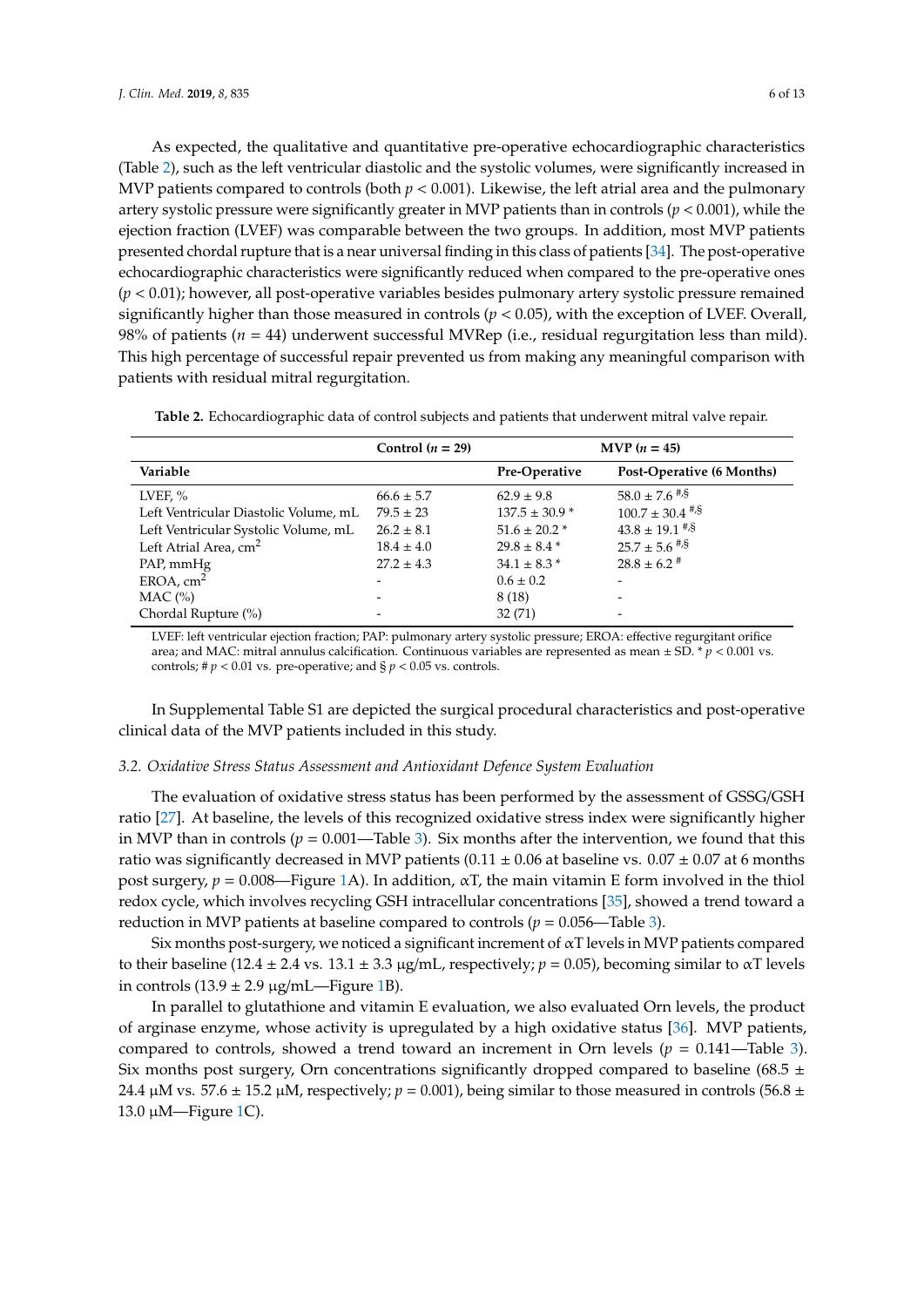<span id="page-6-0"></span>

| <b>Oxidative Stress</b>     | Model <sup>a</sup> | Control $(n = 29)$        | MVP $(n = 45)$             | $p$ -Value |
|-----------------------------|--------------------|---------------------------|----------------------------|------------|
| GSSG/GSH                    | $\mathbf{1}$       | 0.05(0.02, 0.07)          | 0.11(0.09, 0.13)           | < 0.0001   |
|                             | $\overline{2}$     | $0.04$ $(0.02, 0.07)$     | 0.11(0.09, 0.13)           | < 0.0001   |
|                             | 3                  | $0.04$ $(0.01, 0.07)$     | 0.12(0.09, 0.14)           | 0.001      |
| $\alpha$ -tocopherol        | 1                  | 13.87 (12.91, 14.84)      | 12.35 (11.58, 13.12)       | 0.017      |
|                             | $\overline{2}$     | 13.8 (12.8, 14.8)         | 12.4 (11.6, 13.19)         | 0.048      |
|                             | $\mathfrak{Z}$     | 13.59 (12.55, 14.64)      | 12.53 (11.71, 13.35)       | 0.056      |
| L-ornithine                 | 1                  | 56.84 (49.16, 64.51)      | 68.51 (62.35, 74.67)       | 0.021      |
|                             | $\overline{2}$     | 57.26 (49.29, 65.23)      | 68.24 (61.91, 74.57)       | 0.064      |
|                             | 3                  | 57.42 (48.98, 65.87)      | 68.13 (61.54, 74.72)       | 0.141      |
| <b>Endothelial function</b> | Model <sup>a</sup> | Control $(n = 29)$        | MVP $(n = 45)$             | $p$ -Value |
| Osteoprotegerin             | 1                  | 1109.3 (912.0, 1306.5)    | 1733.6 (1575.2, 1891.9)    | < 0.0001   |
|                             | $\overline{2}$     | 1111.34 (906.1, 1316.58)  | 1732.26 (1569.36, 1895.17) | < 0.0001   |
|                             | 3                  | 1143.97 (928.08, 1359.86) | 1711.24 (1542.68, 1879.8)  | < 0.0001   |
| <b>GABR</b>                 | 1                  | 0.99(0.89, 1.09)          | 0.83(0.75, 0.91)           | 0.020      |
|                             | $\overline{2}$     | 0.98(0.88, 1.09)          | 0.83(0.75, 0.92)           | 0.068      |
|                             | 3                  | 1(0.89, 1.1)              | 0.83(0.74, 0.91)           | 0.126      |
| $\gamma$ -tocopherol        | 1                  | 0.64(0.57, 0.71)          | 0.4(0.34, 0.46)            | < 0.0001   |
|                             | $\overline{2}$     | $0.64$ $(0.56, 0.71)$     | 0.4(0.34, 0.46)            | < 0.0001   |
|                             | $\mathfrak{Z}$     | 0.63(0.55, 0.72)          | 0.4(0.34, 0.46)            | < 0.0001   |
| <b>ADMA</b>                 | 1                  | 0.44(0.41, 0.48)          | 0.51(0.48, 0.54)           | 0.006      |
|                             | $\overline{2}$     | 0.45(0.41, 0.49)          | 0.5(0.48, 0.53)            | 0.009      |
|                             | 3                  | 0.47(0.43, 0.5)           | 0.49(0.47, 0.52)           | 0.001      |
| <b>SDMA</b>                 | $\mathbf{1}$       | 0.42(0.38, 0.46)          | 0.49(0.45, 0.52)           | 0.016      |
|                             | $\overline{2}$     | 0.41(0.37, 0.45)          | 0.49(0.46, 0.53)           | 0.011      |
|                             | 3                  | 0.47(0.43, 0.5)           | 0.49(0.47, 0.52)           | 0.009      |

**Table 3.** Circulating biomarkers.

Continuous variables are represented as mean and 95% confidence interval. <sup>a</sup> Model 1 = unadjusted; Model 2 = adjusted for body mass index; and Model 3 = adjusted for body mass index and treatment with anti-hypertensive drugs.

<span id="page-6-1"></span>

**Figure 1.** Oxidative stress status evaluation. (**A**) Oxidative stress index (GSSG/GSH) ratio in whole blood,  $(B)$   $\alpha$ -tocopherol, and  $(C)$  L-ornithine levels in plasma. All the analyses were performed in mitral valve prolapse (MVP) patients (*n* = 45) before (baseline) and 6 months after surgery and in controls (CTRL,  $n = 29$ ) at the time of the visit at the clinic (CCM). Data are reported as mean  $\pm$  95% confidential interval. \*\*  $p \le 0.01$  vs. CTRL; ###  $p \le 0.001$ , ##  $p \le 0.01$ , and #  $p \le 0.05$  vs. MVP at baseline.

# *3.3. Endothelial Function Evaluation 3.3. Endothelial Function Evaluation*

 $C_1$  and  $C_2$  of  $C_3$   $C_4$   $C_5$   $C_6$   $A$   $C_7$   $A$   $C_8$   $A$   $C_9$   $A$   $C_8$   $A$   $C_9$   $A$   $C_8$   $A$   $C_9$   $A$   $C_9$   $A$   $C_9$   $A$   $C_9$   $A$   $C_9$   $A$   $C_9$   $A$   $C_9$   $A$   $C_9$   $A$   $C_9$   $A$   $C_9$   $A$   $C_9$   $A$   $C_9$ Circulating levels of OPG, ADMA, SDMA, GABR,  $\gamma$ T, and EMPs were used as surrogate markers of endothelial function.

At baseline, OPG levels were significantly higher in MVP patients than in controls ( $p < 0.0001$ —Table [3](#page-6-0) and Figure [2A](#page-7-0)), while GABR showed a trend toward a reduction in MVP when compared to controls ( $p = 0.126$ —Table [3,](#page-6-0) Table S2, and Figure [2B](#page-7-0)).  $\gamma T$  was significantly lower in MVP than in controls  $\alpha$ <sup>i</sup> $\rho$  < 0.0001—Table [3](#page-6-0) and Figure [2C](#page-7-0)). In addition, both ADMA and SDMA were significantly increased post sure o and right  $=$  8, in addition, our rights and obtain were optimedially in in patients compared to controls (both  $p < 0.01$ —Table [3](#page-6-0) and Figure [2D](#page-7-0),E). At 6th month post surgery, OPG (post-op: 1974 ± 800.1 vs. pre-op: 1734 ± 653.3 pg/mL; *p* < 0.0001—Figure [2A](#page-7-0)) and γT levels (post-op:  $0.50 \pm 0.22$  vs. pre-op:  $0.40 \pm 0.14$  µg/mL;  $p = 0.001$ —Figure [2C](#page-7-0)) significantly increased when compared to their baseline. GABR index (post-op:  $0.85 \pm 0.27$  vs. pre-op:  $0.84 \pm 0.27$   $\mu$ M—Figure [2B](#page-7-0)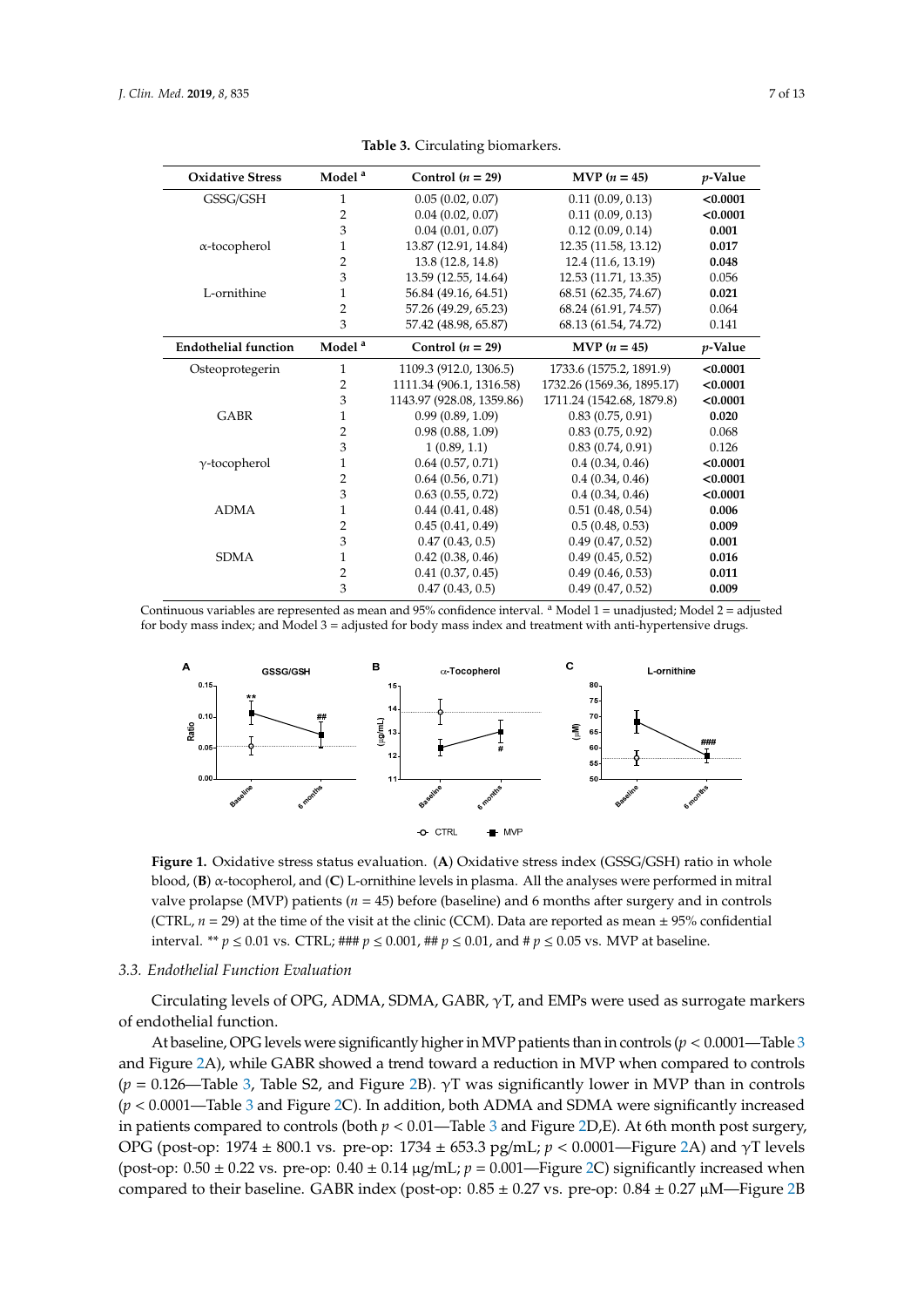and Table S2), ADMA (post-op:  $0.49 \pm 0.11$  vs. pre-op:  $0.51 \pm 0.11$   $\mu$ M—Figure [2D](#page-7-0)), and SDMA (post-op:  $0.48 \pm 0.12$  vs. pre-op:  $0.49 \pm 0.11 \mu$ M—Figure [2E](#page-7-0)) concentrations, measured at the same time point, remained comparable to their baseline.

<span id="page-7-0"></span>

**Figure 2.** Endothelial function assessment. Plasma levels of  $(A)$  osteoprotegerin (OPG),  $(B)$  the index of global L-arginine bioavailability (GABR), (C)  $\gamma$ -tocopherol, (D) asymmetric (ADMA), and (E) symmetric (SDMA) dimethylarginines. All the analyses were performed in mitral valve prolapse (MVP) patients  $(n = 45)$  before and 6 months after surgery and in controls (CTRL,  $n = 29$ ). Data are reported as mean ± 95% confidential interval. \*\*\*  $p \le 0.001$ , \*\*  $p \le 0.01$ , and \*  $p \le 0.05$  vs. CTRL; ###  $p \le 0.001$  vs. MVP at baseline.  $\int_{\mathcal{P}} \rho \geq 6564$ ,  $\int_{\mathcal{P}} \rho \geq 654$ , and  $\int_{\mathcal{P}} \rho \geq 656$  vs. CTRL,  $n_{nn}$   $p =$ **reported as mean ± 95% confidential interval. \*\*\*** *p* **≤ 0.01, and \*** *p* **≤ 0.01, and \*** *p* **≤ 0.05 vs. CTRL; ###** *p* **≤ 0.05 vs. CTRL; ###** *p* **≤ 0.05 vs. CTRL; ### ###** *p* **≤ 0.05 vs. CTRL; ### ### ### ### ##################** 

<span id="page-7-1"></span>Finally, we evaluated plasma EMPs at both time points. At baseline, the percentage of circulating Finally, we evaluated plasma EMPs at both time points. At baseline, the percentage of circulating  $\mathbb{R}^n$  was significantly higher in MVP patients that  $\mathbb{R}^n$  is  $\mathbb{R}^n$ . EMPs was significantly higher in MVP patients than in controls  $(45.7 \pm 11.1\% \text{ vs. } 22.5 \pm 7.5\%$ , respectively;  $p < 0.001$ —Fi[gu](#page-7-1)re 3) and did not change six months after surgery (49.7 ± 12.5% vs. 45.7 ± 11.1%, [re](#page-7-1)spectively—Figure 3). Overall, these results suggest the presence of an endothelial dysfunction that is not reverted by surgical intervention.  $r_{y}$ ,  $p > 0.001$ —Figure 3) and did not change six months after surgery (49.7  $\pm$  12.5 %)



Figure 3. Plasma circulating CD146+ endothelial microparticles (EMPs). The central line illustrates the median, while box limits indicate the 25th and 75th percentiles. All the analyses were performed in a subgroup of mitral valve prolapse (MVP) patients before (Pre-operative, Pre-OP,  $n = 10$ ) and 6 months (Post-operative, Post-OP,  $n = 10$ ) after surgery and in a subgroup of controls (CTRL,  $n = 10$ ). \*\*\* *p* ≤ 0.001 vs. CTRL.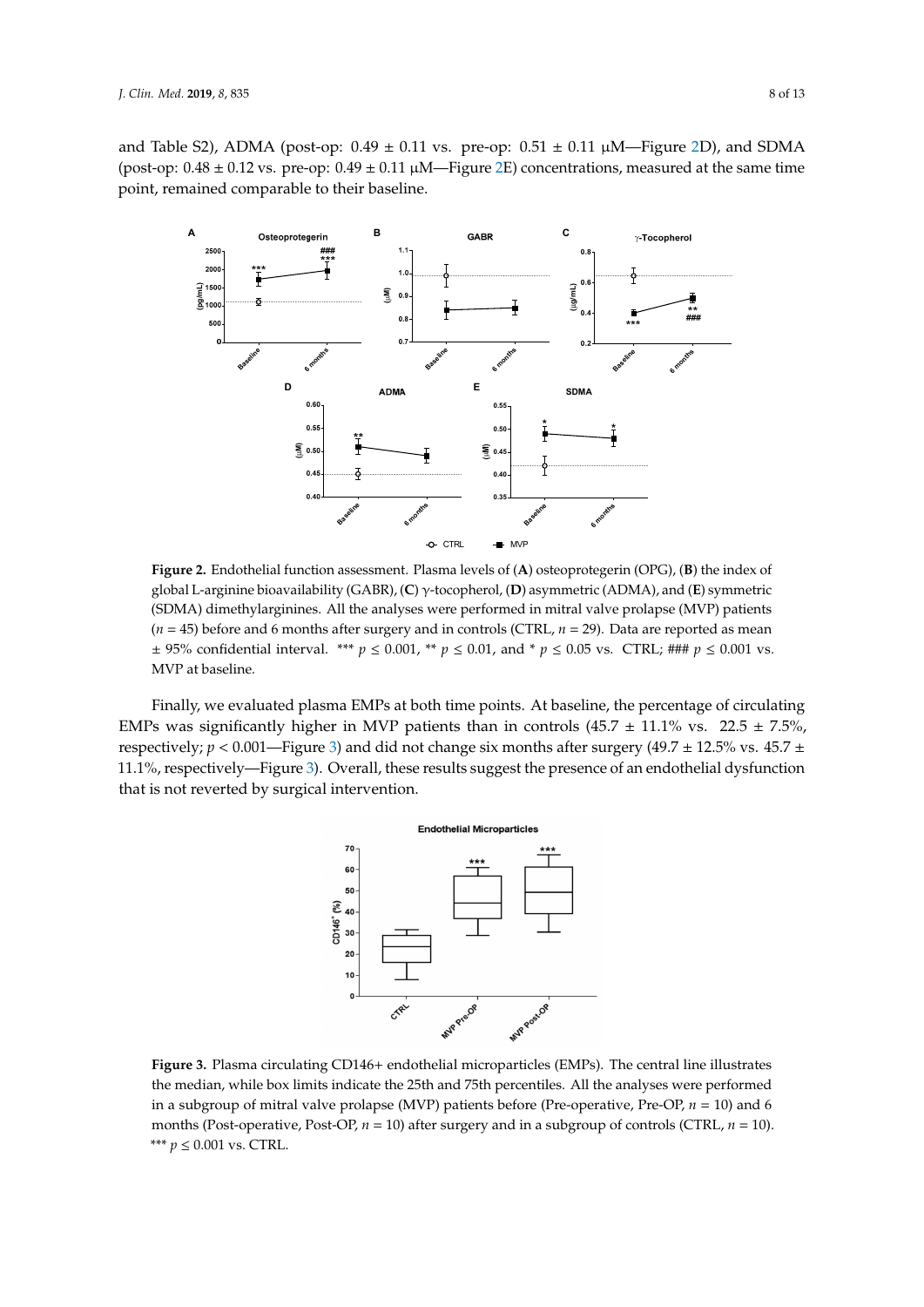# **4. Discussion**

To the best of our knowledge, this is the first study that evaluates systemic oxidative stress status and endothelial function before and 6 months after surgical intervention in patients with MVP. Our results showed that the increased oxidative stress levels detected before surgery significantly diminished 6 months after the intervention. In contrast, the impairment of vascular function persists even after valve repair, suggesting a putative link between endothelial dysfunction and MVP aetiology.

MVP with severe MR is the most common cause of mitral valve surgery and one of the most frequent valve diseases in adults [\[2\]](#page-9-1). In this pathological contest, data concerning systemic oxidative stress status and endothelial dysfunction are limited [\[13\]](#page-10-6). Chen et al. [\[37\]](#page-11-13) identified a possible link between serum oxidative stress index; atrial contractile dysfunction; and, consequently, atrial fibrillation in human severe MR.

Experiments performed in canine myxomatous mitral valve disease suggested increased oxidative stress levels in both plasma and tissues, and endothelial function impairment [\[38](#page-11-14)[,39\]](#page-11-15). In this dog model, genetically predisposed to MR development, the association between mitral valve disease and declining vascular endothelial function has been confirmed [\[40\]](#page-11-16).

An important antioxidant system in humans is represented by  $\alpha T$  and  $\Gamma t$ , which are the two main forms of vitamin E [\[35](#page-11-11)[,41\]](#page-12-0). αT is mainly involved in glutathione recycling, while γT has been shown to limit the endothelial dysfunction caused by hyperglycemia [\[42\]](#page-12-1). In our study, at baseline, both  $\alpha$ T and γT were lower in MVP patients compared to controls. Six months after surgery,  $αT$  concentrations returned to levels comparable to controls, while  $\gamma$ T levels remained lower. These results are in accordance with the ability of mitral valve surgery to completely restore the oxidative stress imbalance in MVP patients, without improving the endothelial function.

Endothelial dysfunction is now recognized as one of the main triggers for cardiovascular diseases. Several factors are involved in the development of this phenomenon and, among them, the bioavailability of Arg. Arginine is the common substrate for both nitric oxide synthase (NOS) and arginase enzymes, being the sole nitrogen source for NO synthesis [\[43\]](#page-12-2). Hence, the counteracting function of arginase enzyme in NO production and in NO-mediated vasodilatory function plays a key role. Indeed, arginase, an enzyme that consumes Arg to produce Orn, is increased in inflammatory and oxidative stress conditions [\[44\]](#page-12-3). The high Orn levels found in MVP patients support the concept of compromised endothelial function and the altered oxidative stress status in MVP patients.

The use of GABR could be an indirect comprehensive marker of the NO biosynthetic pathway, since it takes into account both the levels of the substrate (Arg) and of its major catabolic products (Orn and Cit) in vivo [\[45\]](#page-12-4). Indeed, diminished GABR is associated with both development of atherosclerosis and long-term risk for major adverse cardiac events [\[45\]](#page-12-4). Other key players in NO synthesis impairment are represented by two dimethylarginines, namely, SDMA and ADMA. SDMA can inhibit Arg uptake by blocking the cationic amino acid transporters [\[46\]](#page-12-5), while ADMA is the major endogenous inhibitor of NOS [\[47\]](#page-12-6). The presence of increased levels of SDMA six months post surgery further supports the hypothesis of the inability of MVRep to completely resolve the endothelial dysfunction in MVP patients.

Our results showed an increased number of EMPs in MVP patients before surgery, and that these levels remained high even after MVRep. In line with this, an increased number of plasma EMPs found in MVP patients leads to Akt/endothelial nitric oxide synthase (eNOS)-HSP90 signaling pathway inhibition and therefore to mitral valve endothelial dysfunction [\[14\]](#page-10-7).

Finally, we have previously shown that OPG is involved in the endothelial-to-mesenchymal transition of endothelial cells isolated from MVP patients [\[21\]](#page-10-13). Hence, it could be used as a surrogate marker of activated endothelial cells prior or during endothelial damage. Our results showed that OPG levels did not decrease after surgical intervention; rather, they continued to rise.

Some potential limitations of our study need to be discussed. The number of patients is exiguous, and these data need to be validated in large cohorts. This study is focused only on circulating markers, and no functional or tissue measurements were performed. In addition, control subjects were evaluated only at baseline and not followed up; nevertheless, in healthy subjects, the evaluated markers are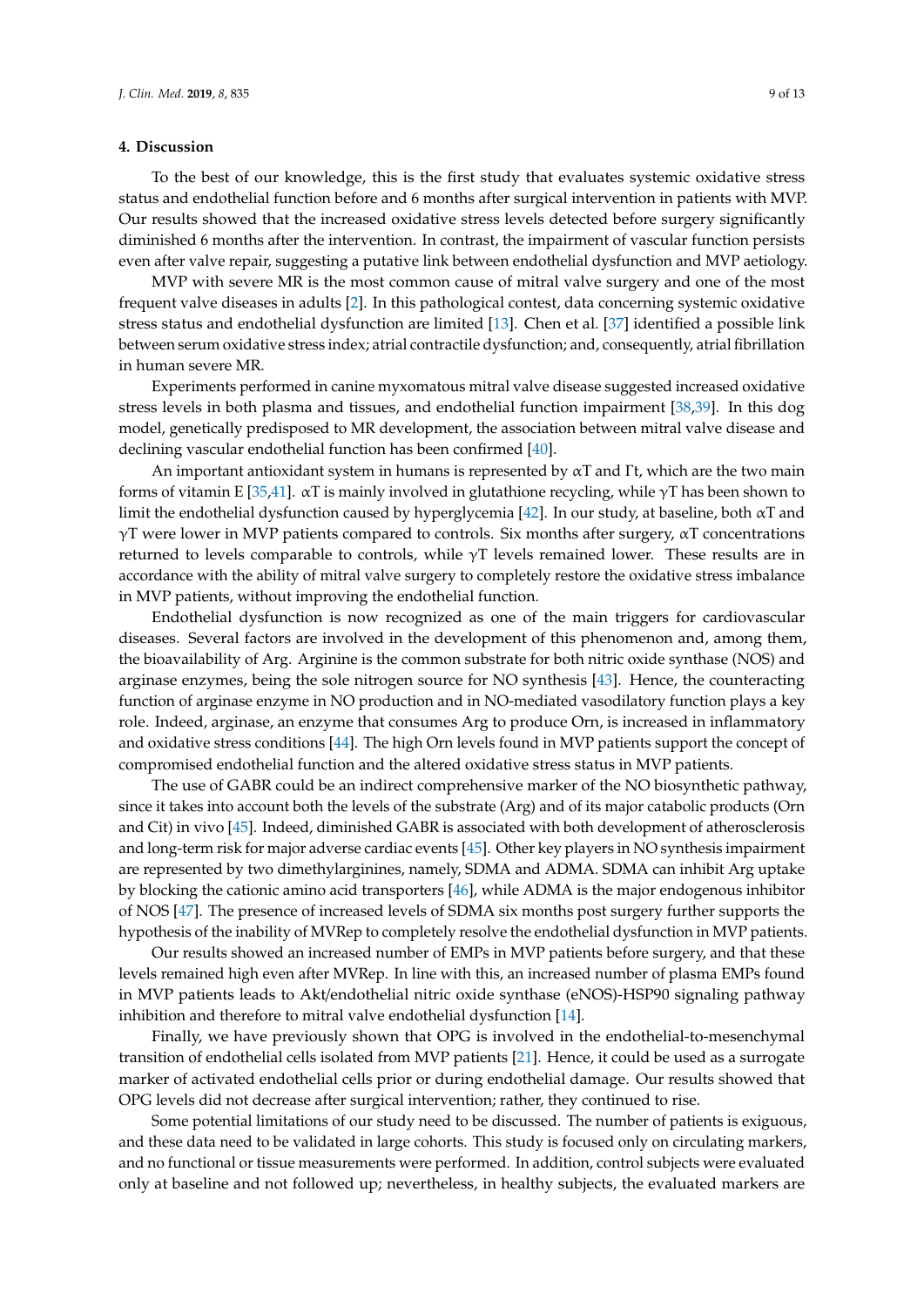quite stable, thus, it could be inferred that no changes occurred in this short period. The follow-up at 6 months could be a short window. However, systemic inflammation is resolved one-month post surgery; thus, the systemic alteration caused by the cardiac surgery should have not influenced the results [\[48\]](#page-12-7). Finally, circulating markers of oxidative stress and endothelial dysfunction could overlap. However, our analysis included more than one marker already linked to oxidative stress or endothelial dysfunction.

# **5. Conclusions**

Overall, the results obtained in this study highlight the ability of mitral valve surgery to completely restore the increased oxidative stress levels evidenced in MVP patients. Conversely, the impairment in endothelial function still present six months after surgical procedure draws special attention to the need of studies aimed to dissect the molecular mechanisms of MVP.

In conclusion, our data suggest that endothelial dysfunction is not resolved by mitral valve surgery. Further studies aimed to highlight the presence of a causal link between endothelial function and mitral valve prolapse have to be conducted in order to define specific pharmacological treatments able to prevent disease progression.

**Supplementary Materials:** The following are available online at http://[www.mdpi.com](http://www.mdpi.com/2077-0383/8/6/835/s1)/2077-0383/8/6/835/s1, Figure S1: Flow cytometry workflow, Table S1: Surgical procedural characteristics and post-operative clinical data of patients that underwent mitral valve repair, and Table S2: Circulating plasma levels of Arginine and Citrulline.

**Author Contributions:** B.P. and P.S. performed experiments, analyzed data, and managed the specimens. V.A.M. was responsible for design, collection, and quality control of the human specimen. P.G. and L.F. performed the echocardiographic evaluation. V.V., D.M., and L.T. performed experiments and analyzed data. L.C., F.A., and V.C. contributed to initial design of experiments and project management. P.C. performed the microparticles identification. M.C. supervised the microparticles identification, interpreted data, and critically revised the manuscript. P.P. conceived and supervised the study, designed experiments, and interpreted data. Mainly, B.P. and P.S. wrote the manuscript with contributions from P.P. All authors reviewed and approved the manuscript.

**Funding:** This work was supported by the Fondazione Gigi e Pupa Ferrari ONLUS and the Italian Ministry of Health (RC2015-BIO30-2613051 to Centro Cardiologico Monzino).

**Acknowledgments:** The authors thank the cardiac surgery and the echocardiography units at Centro Cardiologico Monzino for clinical data and blood collection.

**Conflicts of Interest:** The authors declare no conflict of interest. The funders had no role in the design of the study; in the collection, analyses, or interpretation of data; in the writing of the manuscript, or in the decision to publish the results.

# **References**

- <span id="page-9-0"></span>1. Delling, F.N.; Vasan, R.S. Epidemiology and pathophysiology of mitral valve prolapse: New insights into disease progression, genetics, and molecular basis. *Circulation* **2014**, *129*, 2158–2170. [\[CrossRef\]](http://dx.doi.org/10.1161/CIRCULATIONAHA.113.006702) [\[PubMed\]](http://www.ncbi.nlm.nih.gov/pubmed/24867995)
- <span id="page-9-1"></span>2. Freed, L.A.; Levy, D.; Levine, R.A.; Larson, M.G.; Evans, J.C.; Fuller, D.L.; Lehman, B.; Benjamin, E.J. Prevalence and clinical outcome of mitral-valve prolapse. *N. Engl. J. Med.* **1999**, *341*, 1–7. [\[CrossRef\]](http://dx.doi.org/10.1056/NEJM199907013410101) [\[PubMed\]](http://www.ncbi.nlm.nih.gov/pubmed/10387935)
- <span id="page-9-2"></span>3. Singh, R.G.; Cappucci, R.; Kramer-Fox, R.; Roman, M.J.; Kligfield, P.; Borer, J.S.; Hochreiter, C.; Isom, O.W.; Devereux, R.B. Severe mitral regurgitation due to mitral valve prolapse: Risk factors for development, progression, and need for mitral valve surgery. *Am. J. Cardiol.* **2000**, *85*, 193–198. [\[CrossRef\]](http://dx.doi.org/10.1016/S0002-9149(99)00645-1)
- <span id="page-9-3"></span>4. Sampaio, R.O.; Grinberg, M.; Leite, J.J.; Tarasoutchi, F.; Chalela, W.A.; Izaki, M.; Spina, G.S.; Rossi, E.G.; Mady, C. Effect of enalapril on left ventricular diameters and exercise capacity in asymptomatic or mildly symptomatic patients with regurgitation secondary to mitral valve prolapse or rheumatic heart disease. *Am. J. Cardiol.* **2005**, *96*, 117–121. [\[CrossRef\]](http://dx.doi.org/10.1016/j.amjcard.2005.02.056) [\[PubMed\]](http://www.ncbi.nlm.nih.gov/pubmed/15979448)
- <span id="page-9-4"></span>5. Supino, P.G.; Khan, N.; Hai, O.; Herrold, E.M.; Hochreiter, C.; Borer, J.S. Relation of indirect vasodilator use to prognosis in patients with chronic severe mitral regurgitation. *Cardiology* **2014**, *129*, 262–266. [\[CrossRef\]](http://dx.doi.org/10.1159/000368797) [\[PubMed\]](http://www.ncbi.nlm.nih.gov/pubmed/25402846)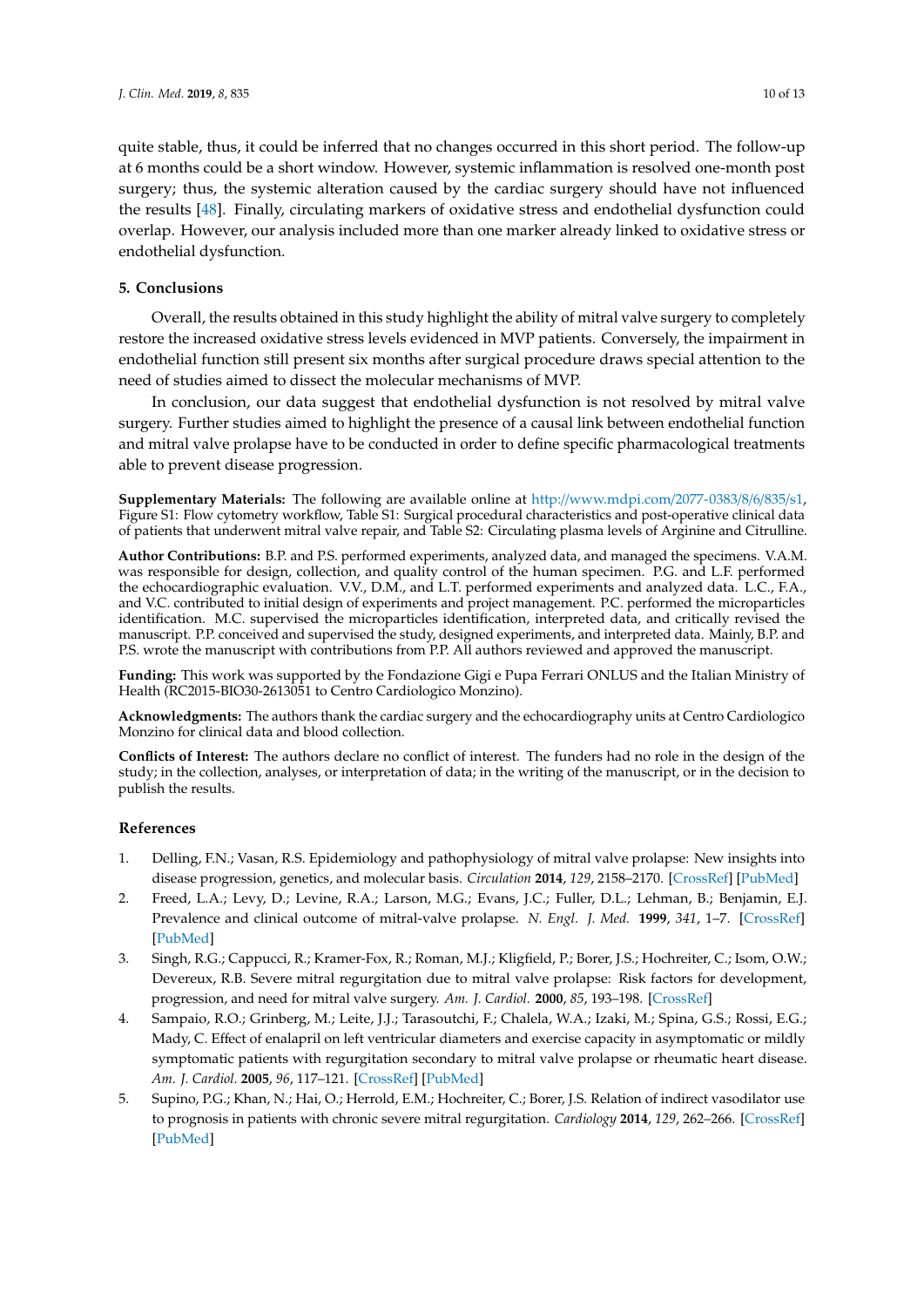- <span id="page-10-0"></span>6. Varadarajan, P.; Joshi, N.; Appel, D.; Duvvuri, L.; Pai, R.G. Effect of beta-blocker therapy on survival in patients with severe mitral regurgitation and normal left ventricular ejection fraction. *Am. J. Cardiol.* **2008**, *102*, 611–615. [\[CrossRef\]](http://dx.doi.org/10.1016/j.amjcard.2008.04.029) [\[PubMed\]](http://www.ncbi.nlm.nih.gov/pubmed/18721522)
- <span id="page-10-1"></span>7. Ahmed, M.I.; Aban, I.; Lloyd, S.G.; Gupta, H.; Howard, G.; Inusah, S.; Peri, K.; Robinson, J.; Smith, P.; McGiffin, D.C.; et al. A randomized controlled phase iib trial of beta(1)-receptor blockade for chronic degenerative mitral regurgitation. *J. Am. Coll. Cardiol.* **2012**, *60*, 833–838. [\[CrossRef\]](http://dx.doi.org/10.1016/j.jacc.2012.04.029)
- <span id="page-10-2"></span>8. Lang, R.M.; Adams, D.H. 3d echocardiographic quantification in functional mitral regurgitation. *JACC Cardiovasc. Imaging* **2012**, *5*, 346–347. [\[CrossRef\]](http://dx.doi.org/10.1016/j.jcmg.2012.02.005)
- <span id="page-10-16"></span>9. Nishimura, R.A.; Otto, C. 2014 acc/aha valve guidelines: Earlier intervention for chronic mitral regurgitation. *Heart* **2014**, *100*, 905–907. [\[CrossRef\]](http://dx.doi.org/10.1136/heartjnl-2014-305834)
- <span id="page-10-3"></span>10. Nishimura, R.A.; Otto, C.M.; Bonow, R.O.; Carabello, B.A.; Erwin, J.P., 3rd; Guyton, R.A.; O'Gara, P.T.; Ruiz, C.E.; Skubas, N.J.; Sorajja, P.; et al. 2014 aha/acc guideline for the management of patients with valvular heart disease: Executive summary: A report of the american college of cardiology/american heart association task force on practice guidelines. *Circulation* **2014**, *129*, 2440–2492. [\[CrossRef\]](http://dx.doi.org/10.1161/CIR.0000000000000029)
- <span id="page-10-4"></span>11. Baumgartner, H.; Falk, V.; Bax, J.J.; De Bonis, M.; Hamm, C.; Holm, P.J.; Iung, B.; Lancellotti, P.; Lansac, E.; Munoz, D.R.; et al. 2017 esc/eacts guidelines for the management of valvular heart disease. *Eur. Heart J.* **2017**, *38*, 2739–2791. [\[CrossRef\]](http://dx.doi.org/10.1093/eurheartj/ehx391) [\[PubMed\]](http://www.ncbi.nlm.nih.gov/pubmed/28886619)
- <span id="page-10-5"></span>12. Shapero, K.; Wylie-Sears, J.; Levine, R.A.; Mayer, J.E., Jr.; Bischoff, J. Reciprocal interactions between mitral valve endothelial and interstitial cells reduce endothelial-to-mesenchymal transition and myofibroblastic activation. *J. Mol. Cell Cardiol.* **2015**, *80*, 175–185. [\[CrossRef\]](http://dx.doi.org/10.1016/j.yjmcc.2015.01.006) [\[PubMed\]](http://www.ncbi.nlm.nih.gov/pubmed/25633835)
- <span id="page-10-6"></span>13. Cavalca, V.; Tremoli, E.; Porro, B.; Veglia, F.; Myasoedova, V.; Squellerio, I.; Manzone, D.; Zanobini, M.; Trezzi, M.; Di Minno, M.N.; et al. Oxidative stress and nitric oxide pathway in adult patients who are candidates for cardiac surgery: Patterns and differences. *Interact. Cardiovasc. Thorac. Surg.* **2013**, *17*, 923–930. [\[CrossRef\]](http://dx.doi.org/10.1093/icvts/ivt386) [\[PubMed\]](http://www.ncbi.nlm.nih.gov/pubmed/24014619)
- <span id="page-10-7"></span>14. Ci, H.B.; Ou, Z.J.; Chang, F.J.; Liu, D.H.; He, G.W.; Xu, Z.; Yuan, H.Y.; Wang, Z.P.; Zhang, X.; Ou, J.S. Endothelial microparticles increase in mitral valve disease and impair mitral valve endothelial function. *Am. J. Physiol. Endocrinol. Metab.* **2013**, *304*, 695–702. [\[CrossRef\]](http://dx.doi.org/10.1152/ajpendo.00016.2013)
- <span id="page-10-8"></span>15. Dignat-George, F.; Boulanger, C.M. The many faces of endothelial microparticles. *Arterioscler. Thromb. Vasc. Biol.* **2011**, *31*, 27–33. [\[CrossRef\]](http://dx.doi.org/10.1161/ATVBAHA.110.218123)
- <span id="page-10-9"></span>16. Guthrie, R.B.; Edwards, J.E. Pathology of the myxomatous mitral value. Nature, secondary changes and complications. *Minn. Med.* **1976**, *59*, 637–647.
- <span id="page-10-10"></span>17. Hulin, A.; Deroanne, C.; Lambert, C.; Defraigne, J.O.; Nusgens, B.; Radermecker, M.; Colige, A. Emerging pathogenic mechanisms in human myxomatous mitral valve: Lessons from past and novel data. *Cardiovasc. Pathol.* **2013**, *22*, 245–250. [\[CrossRef\]](http://dx.doi.org/10.1016/j.carpath.2012.11.001)
- 18. Hulin, A.; Deroanne, C.F.; Lambert, C.A.; Dumont, B.; Castronovo, V.; Defraigne, J.O.; Nusgens, B.V.; Radermecker, M.A.; Colige, A.C. Metallothionein-dependent up-regulation of tgf-beta2 participates in the remodelling of the myxomatous mitral valve. *Cardiovasc. Res.* **2012**, *93*, 480–489. [\[CrossRef\]](http://dx.doi.org/10.1093/cvr/cvr337)
- <span id="page-10-11"></span>19. Sainger, R.; Grau, J.B.; Branchetti, E.; Poggio, P.; Seefried, W.F.; Field, B.C.; Acker, M.A.; Gorman, R.C.; Gorman, J.H., 3rd; Hargrove, C.W., 3rd; et al. Human myxomatous mitral valve prolapse: Role of bone morphogenetic protein 4 in valvular interstitial cell activation. *J. Cell Physiol.* **2012**, *227*, 2595–2604. [\[CrossRef\]](http://dx.doi.org/10.1002/jcp.22999)
- <span id="page-10-12"></span>20. Songia, P.; Porro, B.; Chiesa, M.; Myasoedova, V.; Alamanni, F.; Tremoli, E.; Poggio, P. Identification of patients affected by mitral valve prolapse with severe regurgitation: A multivariable regression model. *Oxid. Med. Cell. Longev.* **2017**, *2017*, 6838921.
- <span id="page-10-13"></span>21. Songia, P.; Branchetti, E.; Parolari, A.; Myasoedova, V.; Ferrari, G.; Alamanni, F.; Tremoli, E.; Poggio, P. Mitral valve endothelial cells secrete osteoprotegerin during endothelial mesenchymal transition. *J. Mol. Cell Cardiol.* **2016**, *98*, 48–57. [\[CrossRef\]](http://dx.doi.org/10.1016/j.yjmcc.2016.06.061) [\[PubMed\]](http://www.ncbi.nlm.nih.gov/pubmed/27338002)
- <span id="page-10-14"></span>22. Dal-Bianco, J.P.; Aikawa, E.; Bischoff, J.; Guerrero, J.L.; Handschumacher, M.D.; Sullivan, S.; Johnson, B.; Titus, J.S.; Iwamoto, Y.; Wylie-Sears, J.; et al. Active adaptation of the tethered mitral valve: Insights into a compensatory mechanism for functional mitral regurgitation. *Circulation* **2009**, *120*, 334–342. [\[CrossRef\]](http://dx.doi.org/10.1161/CIRCULATIONAHA.108.846782) [\[PubMed\]](http://www.ncbi.nlm.nih.gov/pubmed/19597052)
- <span id="page-10-15"></span>23. Wylie-Sears, J.; Aikawa, E.; Levine, R.A.; Yang, J.H.; Bischoff, J. Mitral valve endothelial cells with osteogenic differentiation potential. *Arterioscler. Thromb. Vasc. Biol.* **2011**, *31*, 598–607. [\[CrossRef\]](http://dx.doi.org/10.1161/ATVBAHA.110.216184) [\[PubMed\]](http://www.ncbi.nlm.nih.gov/pubmed/21164078)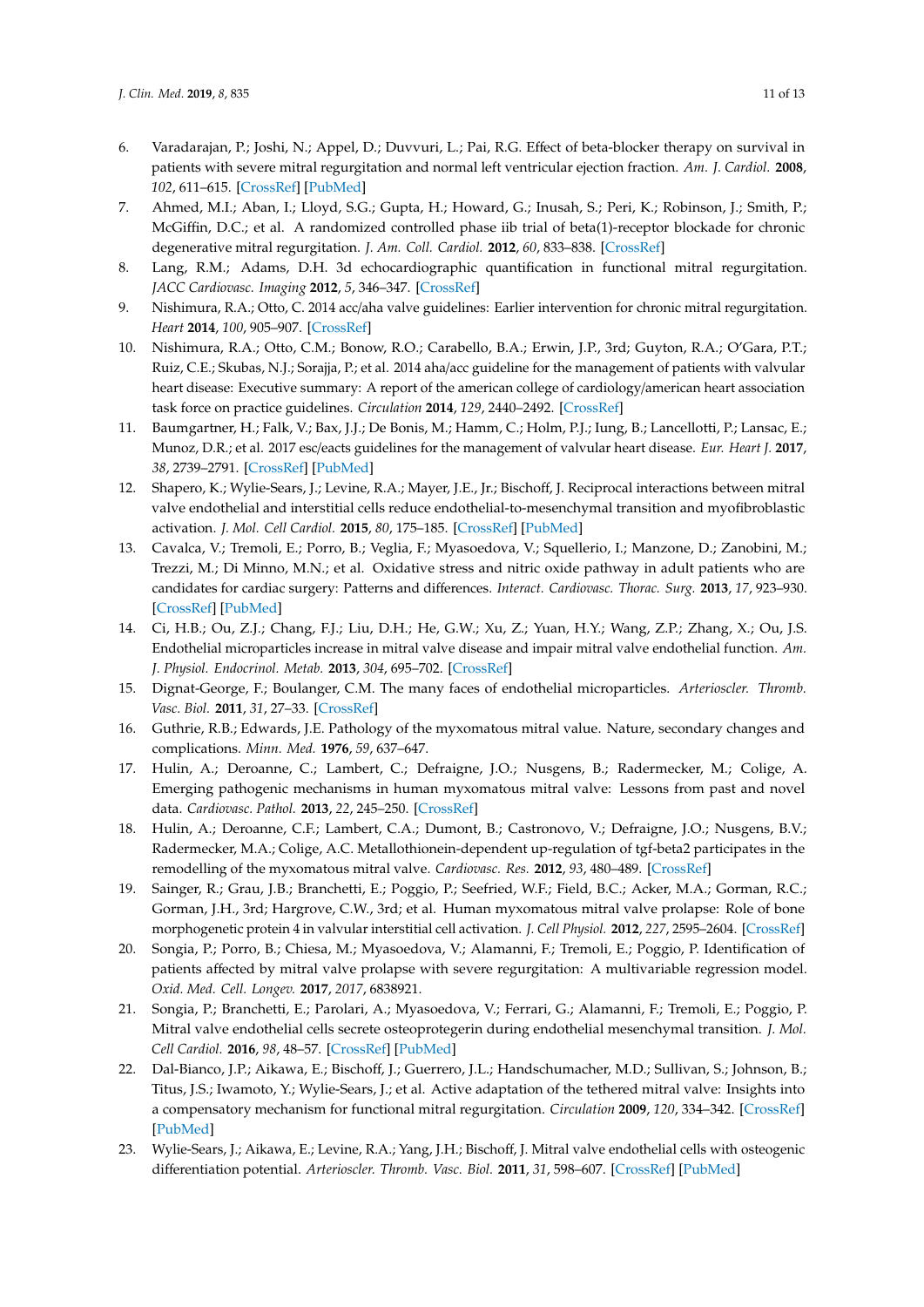- <span id="page-11-0"></span>24. Vahanian, A.; Alfieri, O.; Andreotti, F.; Antunes, M.J.; Baron-Esquivias, G.; Baumgartner, H.; Borger, M.A.; Carrel, T.P.; De Bonis, M.; Evangelista, A.; et al. Guidelines on the management of valvular heart disease (version 2012): The joint task force on the management of valvular heart disease of the european society of cardiology (esc) and the european association for cardio-thoracic surgery (eacts). *Eur. J. Cardiothorac. Surg.* **2012**, *42*, 1–44.
- <span id="page-11-1"></span>25. Pepi, M.; Tamborini, G.; Maltagliati, A.; Galli, C.A.; Sisillo, E.; Salvi, L.; Naliato, M.; Porqueddu, M.; Parolari, A.; Zanobini, M.; et al. Head-to-head comparison of two- and three-dimensional transthoracic and transesophageal echocardiography in the localization of mitral valve prolapse. *J. Am. Coll Cardiol.* **2006**, *48*, 2524–2530. [\[CrossRef\]](http://dx.doi.org/10.1016/j.jacc.2006.02.079) [\[PubMed\]](http://www.ncbi.nlm.nih.gov/pubmed/17174193)
- <span id="page-11-2"></span>26. Zoghbi, W.A.; Adams, D.; Bonow, R.O.; Enriquez-Sarano, M.; Foster, E.; Grayburn, P.A.; Hahn, R.T.; Han, Y.; Hung, J.; Lang, R.M.; et al. Recommendations for noninvasive evaluation of native valvular regurgitation: A report from the american society of echocardiography developed in collaboration with the society for cardiovascular magnetic resonance. *J. Am. Soc. Echocardiogr.* **2017**, *30*, 303–371. [\[CrossRef\]](http://dx.doi.org/10.1016/j.echo.2017.01.007) [\[PubMed\]](http://www.ncbi.nlm.nih.gov/pubmed/28314623)
- <span id="page-11-3"></span>27. Asensi, M.; Sastre, J.; Pallardo, F.V.; Lloret, A.; Lehner, M.; Garcia-de-la Asuncion, J.; Vina, J. Ratio of reduced to oxidized glutathione as indicator of oxidative stress status and DNA damage. *Methods Enzymol.* **1999**, *299*, 267–276. [\[PubMed\]](http://www.ncbi.nlm.nih.gov/pubmed/9916205)
- <span id="page-11-4"></span>28. Squellerio, I.; Caruso, D.; Porro, B.; Veglia, F.; Tremoli, E.; Cavalca, V. Direct glutathione quantification in human blood by lc-ms/ms: Comparison with hplc with electrochemical detection. *J. Pharm. Biomed. Anal.* **2012**, *71*, 111–118. [\[CrossRef\]](http://dx.doi.org/10.1016/j.jpba.2012.08.013) [\[PubMed\]](http://www.ncbi.nlm.nih.gov/pubmed/22947504)
- <span id="page-11-5"></span>29. Werba, J.P.; Cavalca, V.; Veglia, F.; Massironi, P.; De Franceschi, M.; Zingaro, L.; Tremoli, E. A new compound-specific pleiotropic effect of statins: Modification of plasma gamma-tocopherol levels. *Atherosclerosis* **2007**, *193*, 229–233. [\[CrossRef\]](http://dx.doi.org/10.1016/j.atherosclerosis.2006.06.020)
- <span id="page-11-6"></span>30. Perez de Ciriza, C.; Lawrie, A.; Varo, N. Osteoprotegerin in cardiometabolic disorders. *Int. J. Endocrinol.* **2015**, *2015*, 564934. [\[CrossRef\]](http://dx.doi.org/10.1155/2015/564934)
- <span id="page-11-7"></span>31. Squellerio, I.; Tremoli, E.; Cavalca, V. Quantification of arginine and its metabolites in human erythrocytes using liquid chromatography-tandem mass spectrometry. *Anal. Biochem.* **2011**, *412*, 108–110. [\[CrossRef\]](http://dx.doi.org/10.1016/j.ab.2011.01.018)
- <span id="page-11-8"></span>32. Morris, C.R.; Kato, G.J.; Poljakovic, M.; Wang, X.; Blackwelder, W.C.; Sachdev, V.; Hazen, S.L.; Vichinsky, E.P.; Morris, S.M., Jr.; Gladwin, M.T. Dysregulated arginine metabolism, hemolysis-associated pulmonary hypertension, and mortality in sickle cell disease. *JAMA* **2005**, *294*, 81–90. [\[CrossRef\]](http://dx.doi.org/10.1001/jama.294.1.81) [\[PubMed\]](http://www.ncbi.nlm.nih.gov/pubmed/15998894)
- <span id="page-11-9"></span>33. Sourij, H.; Meinitzer, A.; Pilz, S.; Grammer, T.B.; Winkelmann, B.R.; Boehm, B.O.; Marz, W. Arginine bioavailability ratios are associated with cardiovascular mortality in patients referred to coronary angiography. *Atherosclerosis* **2011**, *218*, 220–225. [\[CrossRef\]](http://dx.doi.org/10.1016/j.atherosclerosis.2011.04.041)
- <span id="page-11-10"></span>34. Roberts, W.C.; Vowels, T.J.; Ko, J.M.; Hebeler, R.F., Jr. Gross and histological features of excised portions of posterior mitral leaflet in patients having operative repair of mitral valve prolapse and comments on the concept of missing (= ruptured) chordae tendineae. *J. Am. Coll. Cardiol.* **2014**, *63*, 1667–1674. [\[CrossRef\]](http://dx.doi.org/10.1016/j.jacc.2013.11.017)
- <span id="page-11-11"></span>35. Packer, L.; Weber, S.U.; Rimbach, G. Molecular aspects of alpha-tocotrienol antioxidant action and cell signalling. *J. Nutr.* **2001**, *131*, 369S–373S. [\[CrossRef\]](http://dx.doi.org/10.1093/jn/131.2.369S) [\[PubMed\]](http://www.ncbi.nlm.nih.gov/pubmed/11160563)
- <span id="page-11-12"></span>36. Thengchaisri, N.; Hein, T.W.; Wang, W.; Xu, X.; Li, Z.; Fossum, T.W.; Kuo, L. Upregulation of arginase by h2o2 impairs endothelium-dependent nitric oxide-mediated dilation of coronary arterioles. *Arterioscler. Thromb. Vasc. Biol.* **2006**, *26*, 2035–2042. [\[CrossRef\]](http://dx.doi.org/10.1161/01.ATV.0000233334.24805.62)
- <span id="page-11-13"></span>37. Chen, M.C.; Chang, J.P.; Liu, W.H.; Yang, C.H.; Chen, C.J.; Fang, C.Y.; Hsieh, Y.K.; Wang, Y.H.; Chang, H.W. Increased serum oxidative stress in patients with severe mitral regurgitation: A new finding and potential mechanism for atrial enlargement. *Clin. Biochem.* **2009**, *42*, 943–948. [\[CrossRef\]](http://dx.doi.org/10.1016/j.clinbiochem.2009.04.012)
- <span id="page-11-14"></span>38. Olsen, L.H.; Mortensen, K.; Martinussen, T.; Larsson, L.I.; Baandrup, U.; Pedersen, H.D. Increased nadph-diaphorase activity in canine myxomatous mitral valve leaflets. *J. Comp. Pathol.* **2003**, *129*, 120–130. [\[CrossRef\]](http://dx.doi.org/10.1016/S0021-9975(03)00019-7)
- <span id="page-11-15"></span>39. Reimann, M.J.; Haggstrom, J.; Mortensen, A.; Lykkesfeldt, J.; Moller, J.E.; Falk, T.; Olsen, L.H. Biopterin status in dogs with myxomatous mitral valve disease is associated with disease severity and cardiovascular risk factors. *J. Vet. Intern. Med.* **2014**, *28*, 1520–1526. [\[CrossRef\]](http://dx.doi.org/10.1111/jvim.12425)
- <span id="page-11-16"></span>40. Moesgaard, S.G.; Klostergaard, C.; Zois, N.E.; Teerlink, T.; Molin, M.; Falk, T.; Rasmussen, C.E.; Luis Fuentes, V.; Jones, I.D.; Olsen, L.H. Flow-mediated vasodilation measurements in cavalier king charles spaniels with increasing severity of myxomatous mitral valve disease. *J. Vet. Intern. Med.* **2012**, *26*, 61–68. [\[CrossRef\]](http://dx.doi.org/10.1111/j.1939-1676.2011.00846.x) [\[PubMed\]](http://www.ncbi.nlm.nih.gov/pubmed/22151409)